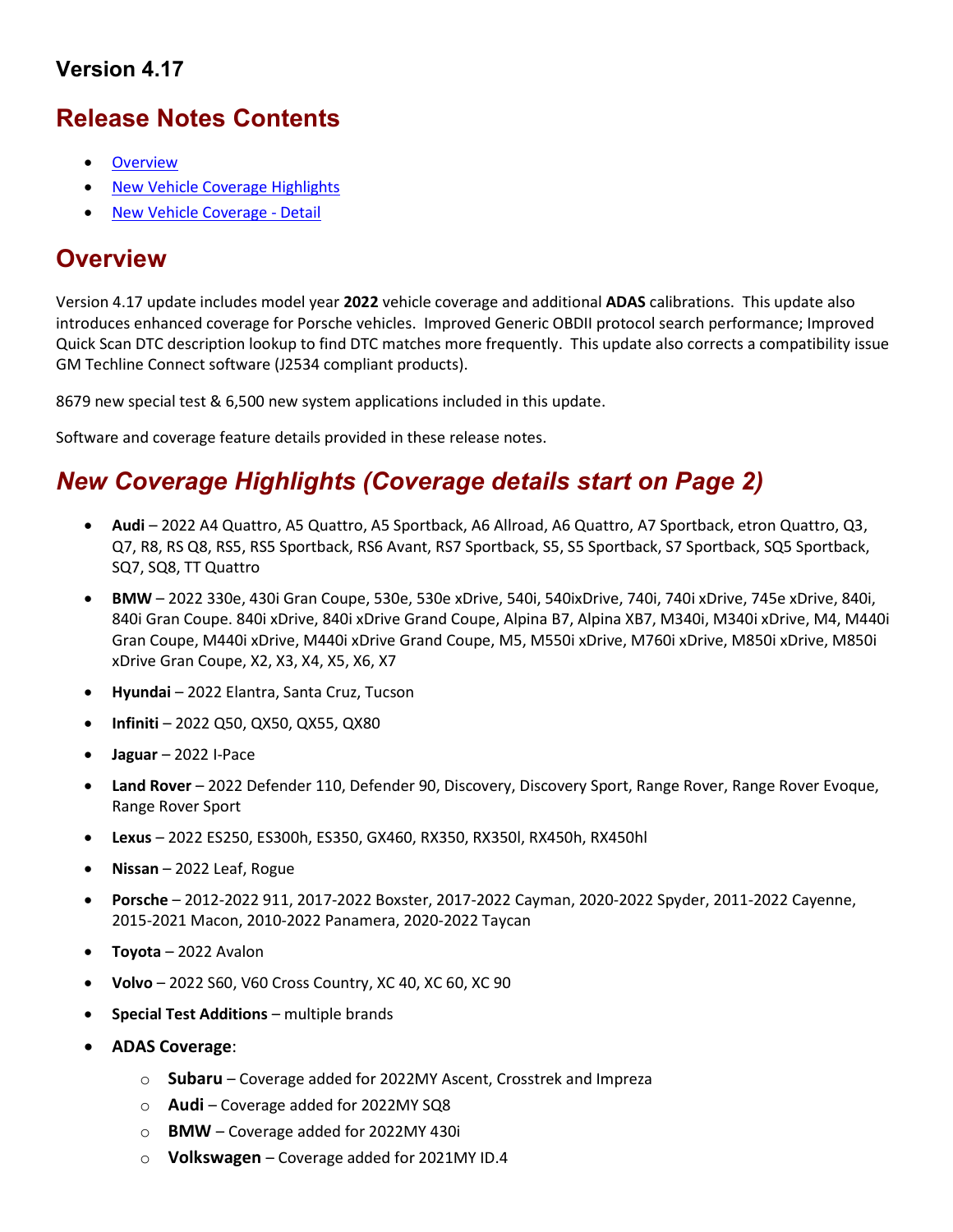o GM – coverage added for 2021MY GMC Savana 6.6L

# New Coverage – USA Domestic

## Chrysler/Jeep/Ram Coverage

#### 3 new Adjustment type special tests:

Front Caliper Substitution, Rear Brake Disc Substitution (Continental), VIN Lock

#### 7 new Actuation type special tests:

I/O Control All-Limp Home Mode active, I/O Control All-Red Lamp, I/O Control All-Yellow Lamp, Select Level Switches-Damping Mode Button, In Motion Menu, TPMS Failure Lamp, Under Inflation Lamp

# Ford Coverage

#### 1 new Adjustment type special test:

Clutch System Test

## General Motors Coverage

#### 5 new Adjustment type special tests:

Heated Oxygen Sensor Heater Resistance Learned Values Reset, Neutral Position Learning, Particulate Filter Pressure Sensor Reset, Reset Particulate Filter, Throttle Body Idle Air Flow Compensation Reset

#### 5 new Actuation type special tests:

Left Front Shock Absorber Actuator, Left Rear Shock Absorber Actuator, Right Front Shock Absorber Actuator, Right Rear Shock Absorber Actuator, Seat Belt Retractor Motor

# New Coverage – USA Asian

### Honda/Acura Coverage

#### 10 new Actuation type special tests:

PTG-PTL Trouble Lamp, ACC Alarm Test, ACC Brake Actuator, ACC Indicator Light, ACC Information Display, ACC Relay, CMBS Brake, Flash Right Side Indicator, Turn On Right Side Indicator, SMART KEY OUT

## Hyundai Coverage

• Added coverage for 57 new system applications

#### 17 new Adjustment type special tests:

Auto Detected Configuration Reset (ESP/ESC Only), Auto Detected Configuration Reset, ESC Variant Coding, HCU Air Bleeding Mode, Longitudinal G Sensor Calibration(HAC/DBC Only), SAS CALIBRATION(CAN-ESP Only), Steering Angle Sensor (SAS) Calibration, Resetting Auto Trans Adaptive Values, Reset Adaptive Values, Resetting Adaptive Values, Resetting E-CVVT Values, Write VIN, Vehicle Name Writing, Wheel Sensor ID Writing, TPMS Reception Rate Measuring Mode, TPMS Test, WCT Reprogram

### 320 new Actuation type special tests: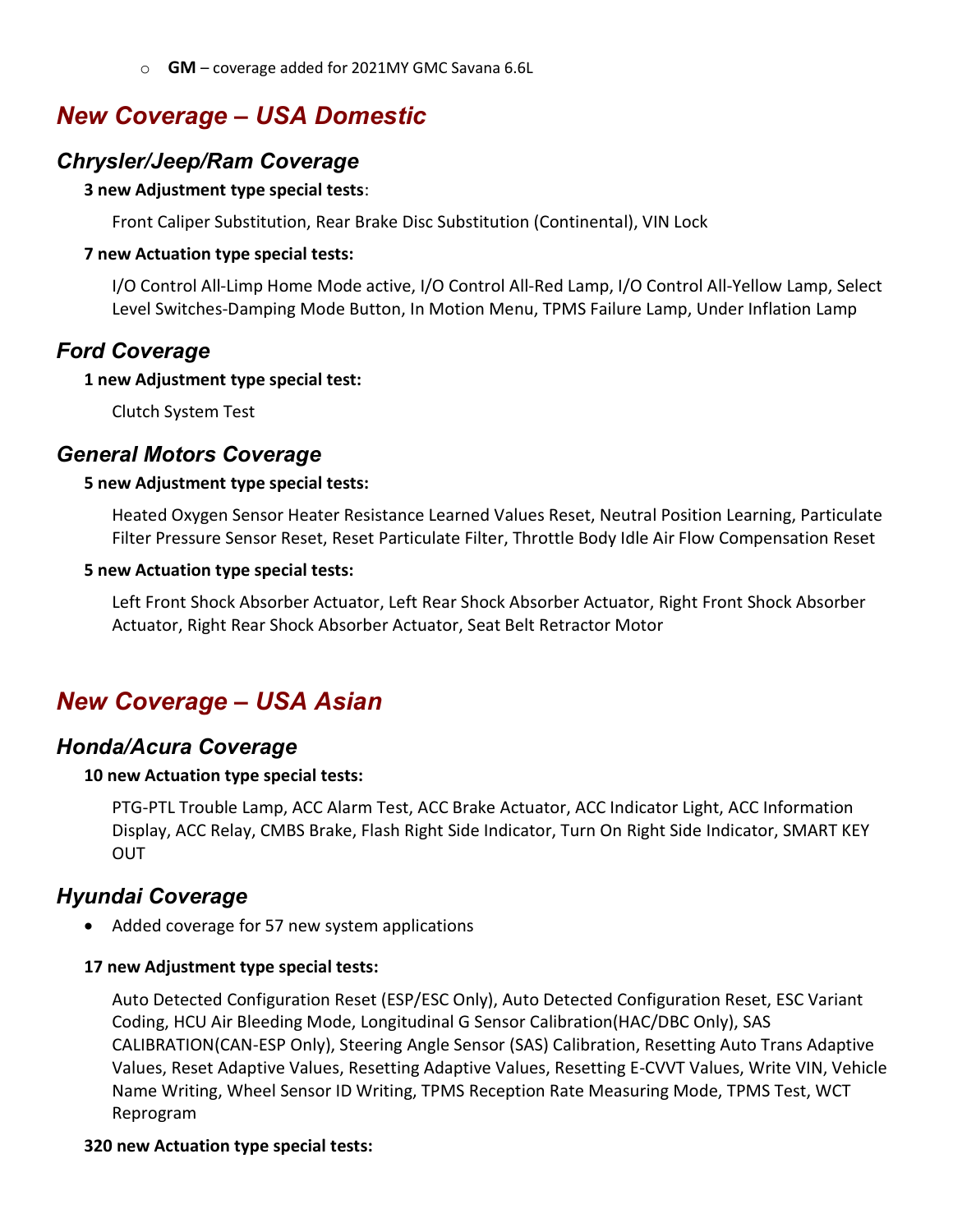Actuator Control - Apply, Actuator Control - Release, Electric Shuttle Valve-Left Front, Electric Shuttle Valve-Right Front, Inlet Valve-Left Front, Inlet Valve-Left Rear, Inlet Valve-Right Front, Inlet Valve-Right Rear, Motor, Outlet Valve-Left Front, Outlet Valve-Left Rear, Outlet Valve-Right Front, Outlet Valve-Right Rear, TCS Valve-Left Front, TCS Valve-Right Front, Compressor Off, Compressor On, Driver Air Mix Door-0%, Driver Air Mix Door-100%, Driver Air Mix Door-50%, Driver Mode Door-Floor, Driver Mode Door-Vent, Intake Door - Fresh, Intake Door - Recirc, Passenger Air Mix Door-0%, Passenger Air Mix Door-100%, Passenger Air Mix Door-50%, Assist side mirror folder, Assist Side Mirror High, Assist side mirror left, Assist Side Mirror Low, Assist side mirror right, Assist side mirror unfolder, ASSIST SIDE O/S MIRROR TURN SIGNAL, Assist Window Auto Down, Assist Window Auto Up, Passenger Rear Left Right Door Lock, Passenger Rear Left Right Door Unlock, Control Solenoid Valve (VFS) A, Pressure Control Solenoid (LP), Shift Control Solenoid Valve A(UD/B), Shift Control Solenoid Valve B(2-6/B), Shift Control Solenoid Valve C(35R/C), Shift Control Solenoid Valve D(OD/C), Shift Control Solenoid Valve E(SS-A), Torque Converter Clutch Solenoid Valve, Indicator ALL OFF, Indicator ALL ON, Drive Side Puddle Lamp, Driver Courtesy Lamp, Driver Door Lock, Driver Door Unlock, Driver Heater Control, Driver Rear Door Courtesy Light, Illumination, Interior Mood Lamp Output, Move DRIVE OUTSIDE MIRROR to the highest position, Move DRIVE OUTSIDE MIRROR to the lowest position, Move DRIVE OUTSIDE MIRROR to the most left position, Move DRIVE OUTSIDE MIRROR to the most right position, Operate DRIVE SIDE FOLD, Operate DRIVE SIDE UNFOLD, Operate DRIVE SIDE WINDOW AUTO DOWN, Operate DRIVE SIDE WINDOW AUTO UP, Operate DRIVE SIDE WINDOW DOWN, Operate DRIVE SIDE WINDOW UP, Pocket Light Output(Option), Rear Assist Side Door Curtain Down(Only Windows Close Status), Rear Assist Side Door Curtain Up(Only Windows Close Status), Rear Driver Side Door Curtain Down(Only Windows Close Status), Rear Driver Side Door Curtain Up(Only Windows Close Status), Rear Driver Side Window Auto Up, Rear Driver Window Auto Down, Rear Driver Window Down, Rear Driver Window Up, Rear Mood Lamp(Both Left and Right), Rear Pocket Lamp(Both Left and Right), Window Lock to Driver Door Module, A/C Compressor Relay, A-C Compressor Relay, Canister Purge Valve, Canister Shut Off Valve (OBD-2 Only), Canister Shut Off Valve Clocked(OBD-2 Only), Canister Shut Off Valve Toggling(OBD-2 Only), Canister Shut Off Valve(OBD-2 Only), Cooling Fan PWM, Cruise Control Main Lamp(Option), Cruise Control SET Lamp(Option), CVVT Exhaust, Electronic Waste Gate Valve (Turbo Only), Engine Check Lamp [MIL], Engine Check Lamp(MIL), ETC Motor, EVAP Leak Test, Exhaust Gas Recirculation, Fan Motor Control-High Speed, Fan Motor Control-Low Speed, Fan PWM, FPCM pressure control, Fuel Open Loop, Fuel Pressure Indicator Lamp, Fuel Pressure Ragulator (GDI Only), Fuel Pressure Regulator (GDI Only), Fuel Pump Control(1st stage), Fuel Pump Relay(1st stage), Fuel Pump Relay, High Pressure Fuel Pump Control, Ignition Coil 1, Ignition Coil 2, Ignition Coil 3, Ignition Coil 4, Ignition Coil Enable-Disable-#1, Ignition Coil Enable-Disable-#2, Ignition Coil Enable-Disable-#3, Ignition Coil Enable-Disable- #4, Injector Disable-Cylinder 1, Injector Disable-Cylinder 2, Injector Disable-Cylinder 3, Injector Disable-Cylinder 4, ISG Lamp, Main Relay, Norminal Idle Speed Offset, O2 Heater Front (B1-S1), O2 Heater Front, O2 Heater Rear (B1-S2), O2 Heater Rear, Oil Change Warning Lamp(Option), Oil Control Valve - Exhaust Bank 1(Option), Oil Control Valve - Exhaust Bank 1, Oil Control Valve - Intake Bank 1, Oil Control Valve - Intake Bank1, Over speed indicator(Option), Radiator Cooling Fan PWM, Read VIN, TCI Bypass Valve (Turbo Only), Turbo waste gate(WGT) valve, Variable Intake Manifold 1 (Option), Variable Intake Solenoid(Option), VCM Motor(Option), Waste Gate Valve (Turbo Only), (LED) DRL Lamp LH, (LED) DRL Lamp RH, 3LH SBR Left Indicator, 3RH SBR Center Indicator, All Door Lock Signal Output(to PTGM), Assist Mirror Position Down, Assist Mirror Position Left, Assist Mirror Position Right, Assist Mirror Position Up, Assist Seat Belt Indicator (Option), Assist Seat Belt Indicator, ATM Solenoid, Auto Light Power, AV Tail, BCM Internal Buzzer Output, Burglar Horn Relay, Central Door Lock Indicator, Central Door Lock Relay, Central Door Unlock Relay, D\_DRL Relay, Dead Lock Relay, Defogger / Deicer Relay, Driver Door Unlock Relay, Driver Seat Belt Indicator, DRL Relay(Canada), Europe Cornering Lamp Left Relay Output, Europe Cornering Lamp Right Relay Output, External Buzzer Output, Flasher Sound Relay(Option), Folding Mirror Relay, Foot Lamp Output(Option), Foot Lamp Output, Front Fog Lamp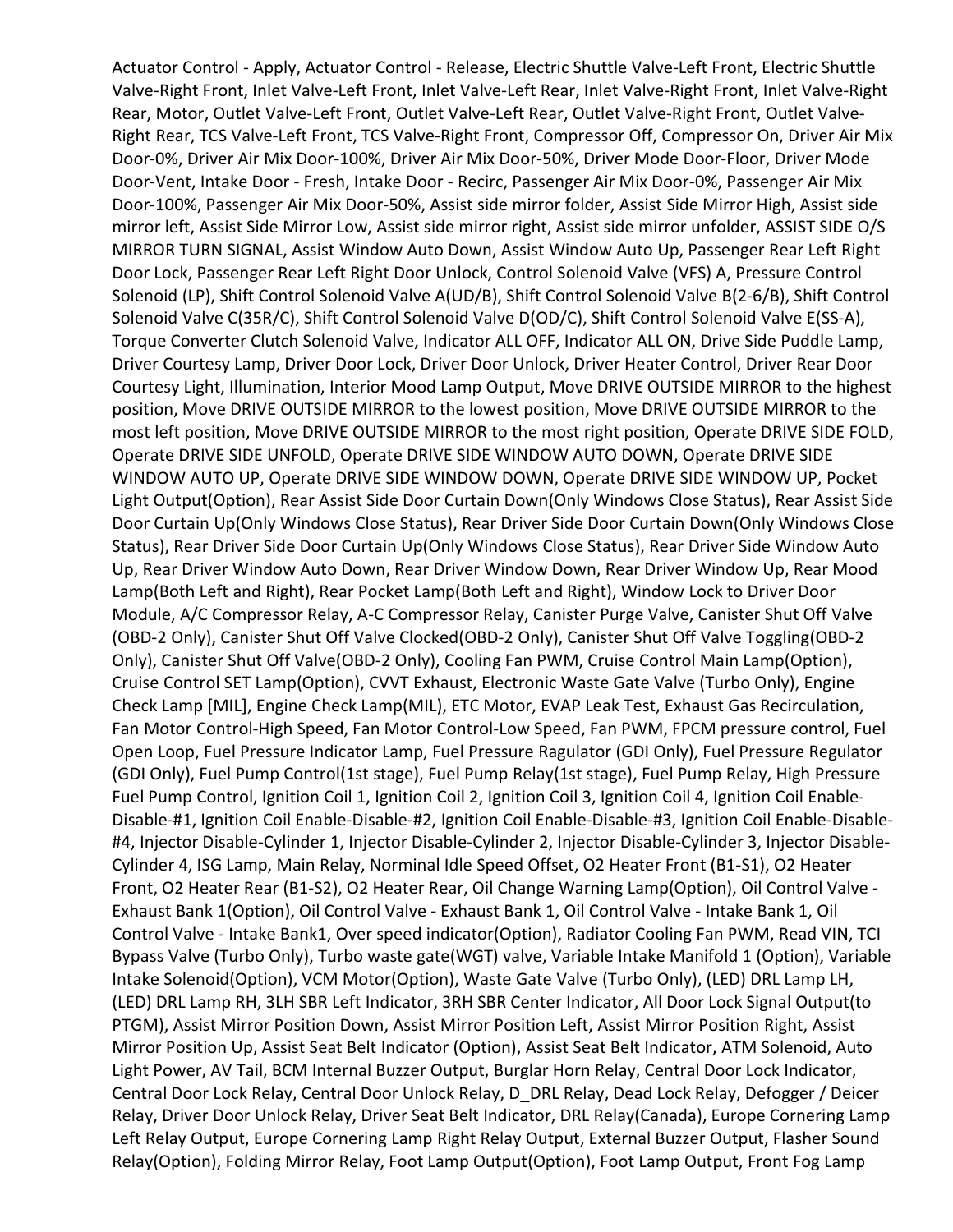Indicator, Front Fog Lamp Relay, Front Washer Motor Output, Glove Box Lamp Output, Hazard Relay, Head Lamp High Indicator, Head Lamp High Output, Head Lamp Low Indicator, Head Lamp Low Output, Head Lamp Low Signal, Head Lamp Washer Relay, Heated Handle Indicator(Option), Heated Handle Indicator, Heated Handle Output(Option), Heated Handle Output, Heated Washer Nozzle Output, Horn Relay(NA), Horn Relay, Interior Lamp Autocut Relay Output(Option), Interior Mood Lamp Output, IOD Relay, Key Hole Illumination (Manual Key Type), Key Hole Illumination, Key Interlock Solenoid(Manual Key Type), Lamp Load Power Relay, Luggage Lamp Relay, Manual HLLD Signal Output, Mirror Folding Operation (Option), Mirror Unfolding Operation (Option), Multimedia Load Power Relay, Navi Wakeup Signal Output, Optional Rear Seat Warmer - Left, Optional Rear Seat Warmer - Right, Over Speed Warning Indicator, Parking Brake Indicator, PAS Indicator (RPAS Off Indicator), PAS Indicator/RPAS OFF Indicator, PAS/RPAS Buzzer Output, Power Window Relay, Puddle Lamp Output, Rear Curtain DN Output, Rear Curtain Up Output, Rear Fog Lamp Indicator, Rear Fog Lamp Relay (Option), Rear Fog Lamp Relay, Rear Power Window LH Up Relay, Rear Room Lamp Output, Rear Seat Belt Center Indicator (Option), Rear Seat Belt Center Indicator, Rear Seat Belt Left Indicator (Option), Rear Seat Belt Left Indicator, Rear Seat Belt Right Indicator (Option), Rear Seat Belt Right Indicator, Rear Washer Motor, Rear Wiper Relay, RKE Tailgate Signal Output(to PTGM), Room Lamp Output, RPAS Switch Indicator (Option), Safety Power Window Enable, Security LED Output, Start Inhibit Relay, Static Bending LH Output, Static Bending RH Output, Stop Lamp, SunRoof Power Relay control, Tail Interior Lamp, Tail Lamp Indicator, Tail Lamp Output, Tailgate/Trunk Release Relay, Turn LH Output

# Kia Coverage

### 1 new Adjustment type special test:

TPMS Test

## Mitsubishi Coverage

### 1 new Actuation type special tests:

LED LH INDICATOR

## Nissan/Infiniti Coverage

Added coverage for 438 new system applications

### 178 new Adjustment type special tests:

Lock Operation, Slow Mode, ABS Motor, Booster Solenoid, Brake Operation, Brake Release, FR LH ABS Solenoid (ACT), FR LH ABS SOLENOID(ACT), FR LH SOL, FR RH ABS Solenoid (ACT), FR RH ABS SOLENOID(ACT), FR RH SOL, Front Left Solenoid, Front Right Solenoid, Rear Left Solenoid, Rear Right Solenoid, RR LH ABS Solenoid (ACT), RR LH ABS SOLENOID(ACT), RR LH SOL, RR RH ABS Solenoid (ACT), RR RH ABS SOLENOID(ACT), RR RH SOL, Solenoid Actuator Driving FR 2 Wheels, Solenoid Actuator Driving FR-LH, Solenoid Actuator Driving FR-RH, Solenoid Actuator Driving RR 2 Wheels, Solenoid Actuator Driving RR-LH, Solenoid Actuator Driving RR-RH, Solenoid Driving FR-LH, Solenoid Driving FR-RH, Solenoid Driving RR, Solenoid Driving RR-LH, Solenoid Driving RR-RH, Stop Lamp On Relay, Stop Light Relay, Accelerator Pedal Actuator Test 1, Accelerator Pedal Actuator Test 2, ANC Test Tone, Voltage Pattern Output, Levelizer Test, Low Beam Swivel Test Left, Low Beam Swivel Test Right, LOW BEAM TEST LEFT, LOW BEAM TEST RIGHT, ETS S-V, MEMORY SW INDCTR, MIRROR MOTOR LH, MIRROR MOTOR RH, A/C Indicator, A-C INDICATOR, ACC Indicator, Accy/RAP Relay, Activate the Starter Cut Relay, Air Conditioner Test, Answer Back With I-Key Unlock, Anti Key Lock In Function, AS Seat Lamp Test, Assist Seat Lamp Test, Auto ACC 1, AUTO ACC 2, Automatic Back Door, Back Door/Trunk Lock Relay, Back Door/Trunk Unlock, Back Dr Open Warn, Battery Saver, Boot/Trunk Open, Brake SW, Brake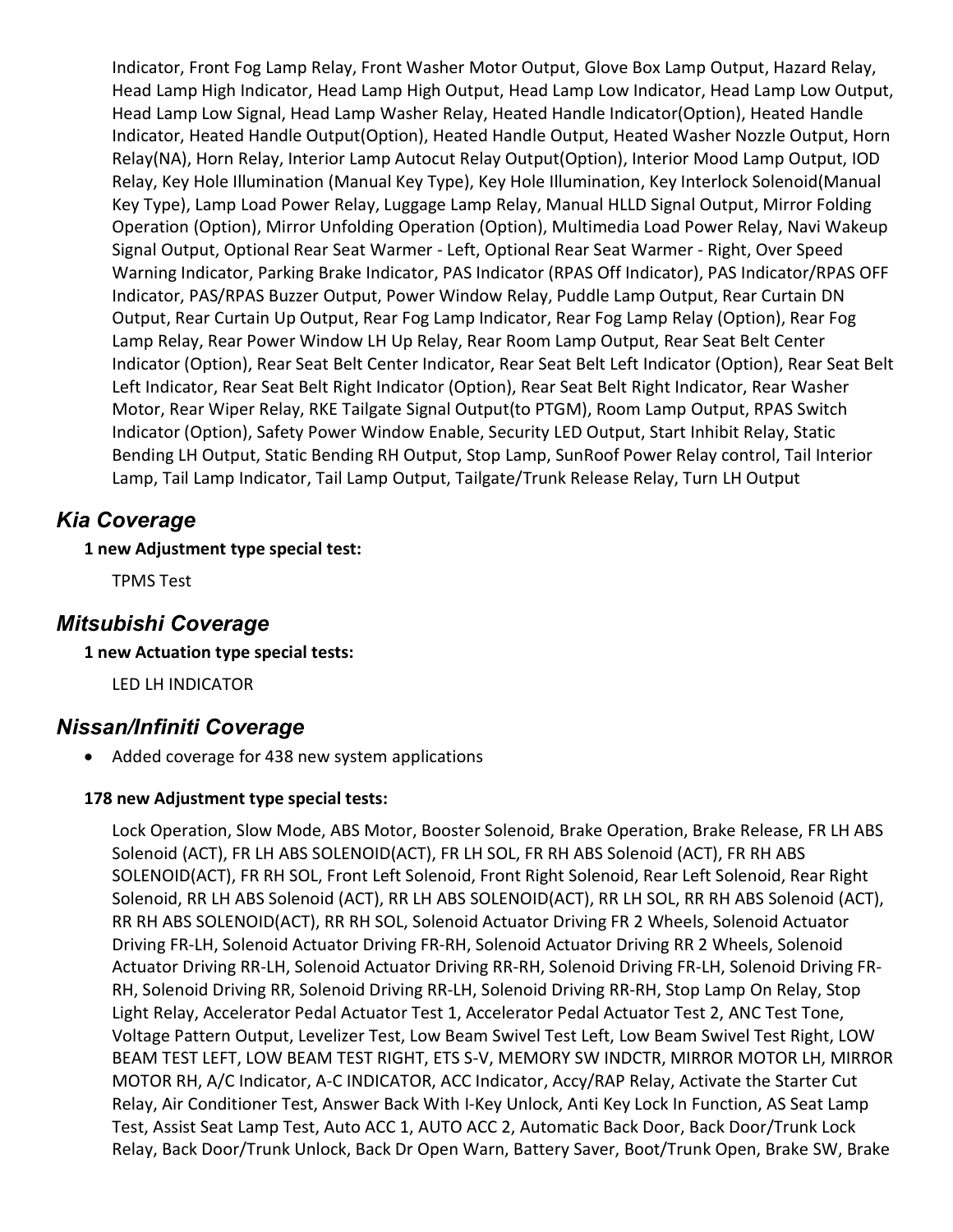Switch, Cargo Lamp Output, Confirm Dongle ID, Cornering Lamp Test, Daytime Running Light, Door Handle Lamp Test, Door Lock Ind, Door Lock Indicator, Door Lock, Door Warning Test, Driver Seat

#### 634 new Actuation type special tests:

Decel G Sensor Calibration, Finish Brake Pad Replacement, Initialization Position Adjustment, Longitudinal G Sensor Calibration, Start Brake Pad Replacement, Steering Angle Sensor Adjustment, Steering Angle Sensor Calibration, System Mode Change, Valve Calibration, Valve Check, Valve Flushing, Reset Oil Deterioration Information, Rotary Position Sensor Learn, Anti Theft Alarm Trigger Setting, Anti-Lock Out Set, Auto Door Lock, Auto Light Logic Setting, AUTOMATIC DOOR UNLOCK SELECT, Automatic Lock Setting, Automatic Lock/Unlock Set, BCM Diagnosis When Engine Does Not Start, BCM Diagnosis When the Door Lock Is Malfunctioning, Custom A/Light Setting, Diagnosis for Remote Engine Starter, Door Lock / Unlock, Engine Start by I-Key, Horn Chirp Setting, Horn With Keyless Lock, ID Read, Ignition Battery Saver Set, Illumination Delay Setting, Interior Light/Door Lock Interaction Setting, Lock/Unlock By I-Key, Multi Answer Back Setting, Program Key Fobs, R Lamp Timer Logic Setting, REMO CONT ID CONFIR, Remo Cont ID Erase, REMO CONT ID REGIST, Reset to Default Settings, Retained Power Setting, Room Lamp Off Timer Setting, Room Lamp On Timer Setting, Room Lamp Timer Setting, Set R-DEF Timer, Tire Pressure Sensor Registration, Trunk Open Set, Wiper Speed Setting, CLUTCH SENSOR RESET, Finish Brake Pad Replacement, G Sensor Calibration, Initialization Position Adjustment, Pressure Sensor Initialization, Start Brake Pad Replacement, System Mode Change, A/F Initial Learning, A/F Sensor Response Diagnosis Status B1, A/F Sensor Response Diagnosis Status B2, Active Control Engine Mounting A, Active Control Engine Mounting B, Adaptives After Replacing Particulate Filter, AFT Maintenance, After Camshaft Position Sensor Replacement, After Clutch Pedal Switch Replacement, After Crankshaft Position Sensor Replacement, After Electric Throttle Control Actuator Replacement, After Fuel Injector Replacement, After Fuel Rail Pressure Sensor Replacement, After High Pressure Fuel Pump Replacement, After Turbocharger Replacement, After Turbocharger Solenoid Valve Replacement, Air Fuel Ratio Correction Value, Air Fuel Ratio Sensor, AP Position Learn Clear, Battery Discharge Current Integration Clear, CC/SL Program, Check Fuel Lines, Clear Air-Fuel Ratio Learning, Clear ETC Learning, Clear E-VTC Op Learned Angle (Exh), Clear E-VTC Op Learned Deviation Angle (Exh), Clear FFD, Clear LPG Air-fuel Ratio Learning, Clear Normal TAS Learning, Clsd Thl Pos Learn, Clutch Pedal End Stroke, CML Battery Discharge Current Integration Clear, CO Adjustment, Cumulative Sub-Battery Discharge Current Clear, DPF Regeneration, Dual battery relay voltage drop count data clear, EGR Control Valve Closed Position Learning, Electric Intake Valve Timing Control Learning, Engine Adaptive, Engine basis parts value 1 and 2 clear, Ethanol Concentration, EVAP System Close, Fuel Pressure Release, Fuel Supply Prevention, G Sensor Calibration, GPF Service Regeneration Reset Routine Execution, High Pressure Fuel Circuit Fault Finding, High Pressure Fuel Pump Total Starts Counter Clear, Idle Air Vol Learn, Idle Air Volume Learn, Ignition Timing (ADV), Ignition Timing Adjustment, Injection Pump Adaptive, Injection Timing, Interval of Oil Change (OCS) Oxidation, M/T Neutral Pos Learn, Misfire Count (Past), Misfire count (real-time), Number of Starting 1, Number of Starting 2, Number of Starting 3, Number of Starting 4, Number of Starting Cycles, Oil Change Interval (OCS) Dilution, Programmed Values, Programming Reinitialization, Regeneration of Gasoline Particulate Filter, Reset Fuel And Timing Learn Tables, Reset Fuel Consumption Short Term Log, RTCV Actuator Calibrate, Save/Write Data for CPU Replace, SC Magnetic Clutch Engage Count Clear, Self-Learning Cont, Solenoid VTC Operation Start Duty Learning, Start OBD test: Catalytic converter, Start OBD test: O2 sensors, Starter Operation Count Clear, Starter Operation Counter Clear, Stop/Start engine restart cause data recorder, Stop/Start engine stall cause data recorder, Stop/Start prohibit cause data recorder, Sub-Starter Generator Oper Count Clear, Supercharger Magnet Clutch Engagement Count Clear, Target Idle RPM Adjustment, Target IGN TIM ADJ, Target Ignition Timing Hold, V/T Control Learn, Valve Timing Adjustment, Valve Timing Offset Data Clear, Valve Timing Offset Data Writing, Vcr Base Position Learning, VIN Registration, VVEL Position Sensor Adj Prepare, Waste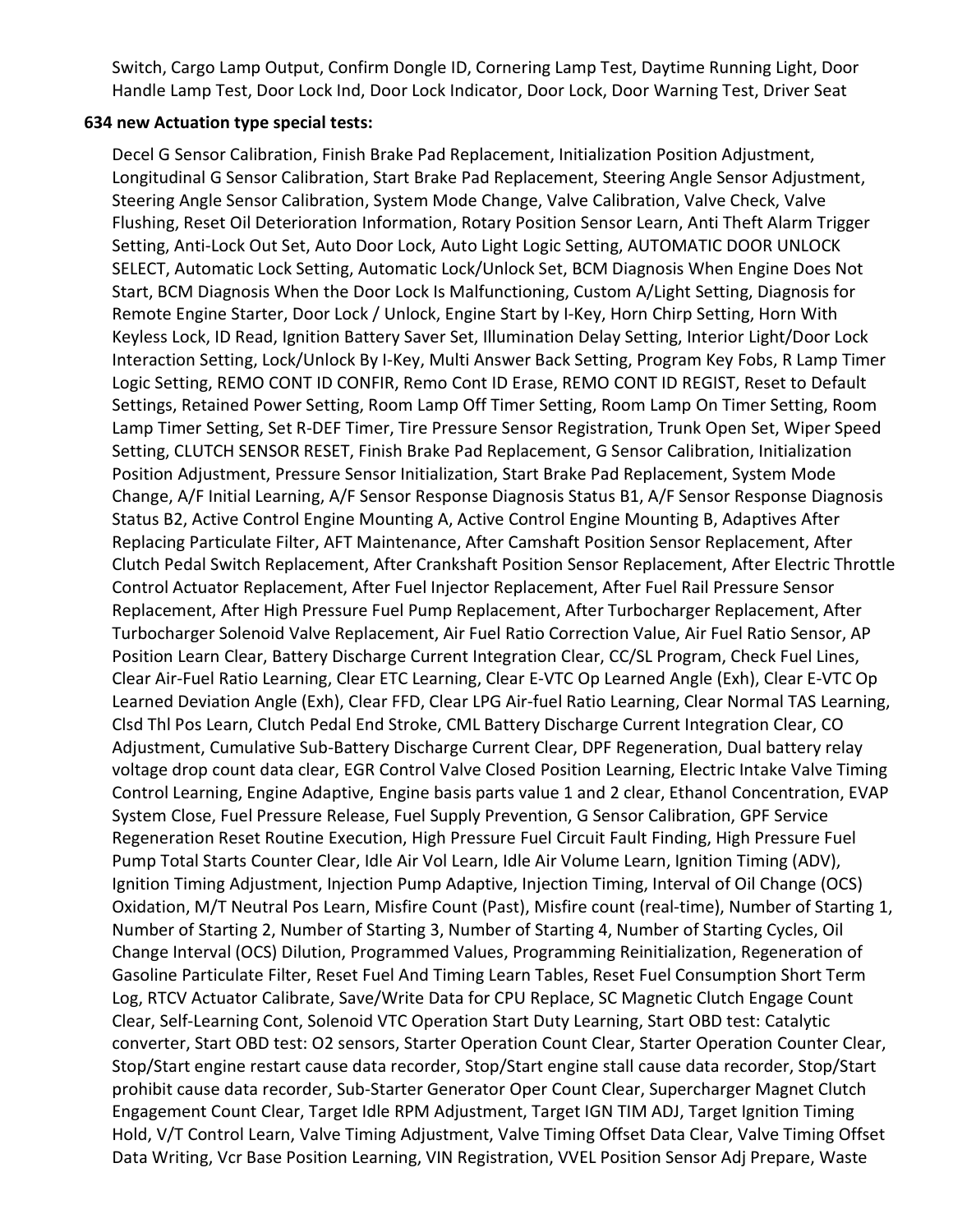Gate Actuator Position Learning Value Clear, Waste Gate Regulation, Write Fuel Learn Value, Write High Pressure Fuel Pump Total Starts Count, Write Starter Operation Count, ALC Setting, Cause of Auto Cancel 2, Cause of Auto Cancel 4, Cause of Auto Cancel 6, FEB Operation Mileage, VIN Registration, Zero Point Reset Function, ID Registration, Air Bleeding, Auto Park Inhibition, Auxiliary Gearbox Clutch Point Learning, Clutch Point Learning, Computer Programming, Conform CVTF Deterioration, ECO Mode Reset Function, Electric O.P Air Bleeding, Electric Oil Pump Air Bleeding, Engine Brake Adjustment, Erase Calibration Data, Erase Learning Value, Erase Memory Data, Erase Statistic Memory, FWD Clutch Point Learning, G Sensor Calibration, Launch Control Counter Reset, Programming Selections/Engaging Zones, Reset Adaptation Values for Shift Operation, Save Computer Data, Shift Drum Reference Position, Teach-in Of Selection Range Sensor, Upshifts, VIN Registration, Write Saved Data

## Toyota/Lexus Coverage

Added coverage for 445 new system applications

#### 1239 new Actuation type special tests:

4WD Auto Mode Indicator, 4WD Control Prevention Mode, 4WD Warning Light, Activate the 4WD Lock Light, Activate the Slip Indicator Light, ABS Front Left Hold Solenoid, ABS Front Left Release Solenoid, ABS Front Right Hold Solenoid, ABS Front Right Release Solenoid, ABS Rear Left Hold Solenoid, ABS Rear Right Hold Solenoid, ABS Rear Right Release Solenoid, ABS Solenoid (SFLH), ABS Solenoid (SFLR), ABS Solenoid (SFRH), ABS Solenoid (SFRR), ABS Solenoid (SRLH), ABS Solenoid (SRLR), ABS Solenoid (SRRH), ABS Solenoid (SRRR), ABS Solenoid, ABS Warning Light, Accumulator Zero Down, Activate the Slip Indicator Light, ARS Warning Light, A-TRC(TRAC) Indicator Light, Auto LSD Indicator Light, Auto Mode, BH Operated Light, BH Standby Indicator, BH Standby Light, Brake Warning Light, Buzzer, Check Mode, Crawl Control Light, Cruise Control-PCS-LKA Buzzer, DAB Indicator Light, Downhill Assist Control Light, DSS Signal Buzzer, EBS Relay, ECB Control Invalid, ECB Main Relay 2, ECB Main Relay, ECB Main Relay2, ECB Motor Relay, ECB Motor Relay2, ECB Solenoid (SC1), ECB Solenoid (SC2), ECB Solenoid (SCC), ECB Solenoid (SGH), ECB Solenoid (SLA) Valve Close, ECB Solenoid (SLA), ECB Solenoid (SLAFL) Valve Close, ECB Solenoid (SLAFL) Valve Open, ECB Solenoid (SLAFL), ECB Solenoid (SLAFL2), ECB Solenoid (SLAFR) Valve Close, ECB Solenoid (SLAFR) Valve Open, ECB Solenoid (SLAFR), ECB Solenoid (SLAFR2), ECB Solenoid (SLARL) Valve Close, ECB Solenoid (SLARL) Valve Open, ECB Solenoid (SLARL), ECB Solenoid (SLARL2), ECB Solenoid (SLARR) Valve Close, ECB Solenoid (SLARR) Valve Open, ECB Solenoid (SLARR), ECB Solenoid (SLARR2), ECB Solenoid (SLR) Valve Close, ECB Solenoid (SLR), ECB Solenoid (SLRFL) Valve Close, ECB Solenoid (SLRFL) Valve Open, ECB Solenoid (SLRFL), ECB Solenoid (SLRFL2), ECB Solenoid (SLRFR) Valve Close, ECB Solenoid (SLRFR) Valve Open, ECB Solenoid (SLRFR), ECB Solenoid (SLRFR2), ECB Solenoid (SLRRL) Valve Close, ECB Solenoid (SLRRL) Valve Open, ECB Solenoid (SLRRL), ECB Solenoid (SLRRL2), ECB Solenoid (SLRRR) Valve Close, ECB Solenoid (SLRRR) Valve Open, ECB Solenoid (SLRRR), ECB Solenoid (SLRRR2), ECB Solenoid (SMC), ECB Solenoid (SMC/SRC/SCC), ECB Solenoid (SMC1), ECB Solenoid (SMC2), ECB Solenoid (SMC-SRC-SCC), ECB Solenoid (SRC), ECB Solenoid (SSA), ECB Solenoid (SSC), ECB Warning Indicator, ECB Warning Light, EPB Warning Light, H/B Motor Relay, H-B Motor Relay, Indicat. Lamp VSC OFF, Inspection Mode, Motor Relay Control, Motor Relay, PKB Full Release Control, PKB Light, PKB Lock Control, PKB Release Control, Power Supply Air Bleeding Pattern2, PPS Solenoid, Pre Crash Brake OFF Light, Pre-Charge Pump, Pump Check Pattern, RL Wheel Air Bleeding Pattern, RR Wheel Air Bleeding Pattern, Signal Check, Slip Indicator Light, Solenoid Relay, Stop Light Relay, Stop light System Indicator Light, Stroke Simulator Cut Valve Pattern, Tire Pressure Indicator, Tire Pressure Light, TPMS Warning Light, Trac Motor Relay, TRAC Solenoid (SPFL), TRAC Solenoid (SPFR), TRAC Solenoid (SRCF), TRAC Solenoid (SRCR), TRAC Solenoid (SRMF), TRAC Solenoid (SRMR), TRC OFF Indicator Light, TRC(TRAC) Motor Relay, TRC(TRAC) OFF Indicator Light, VSC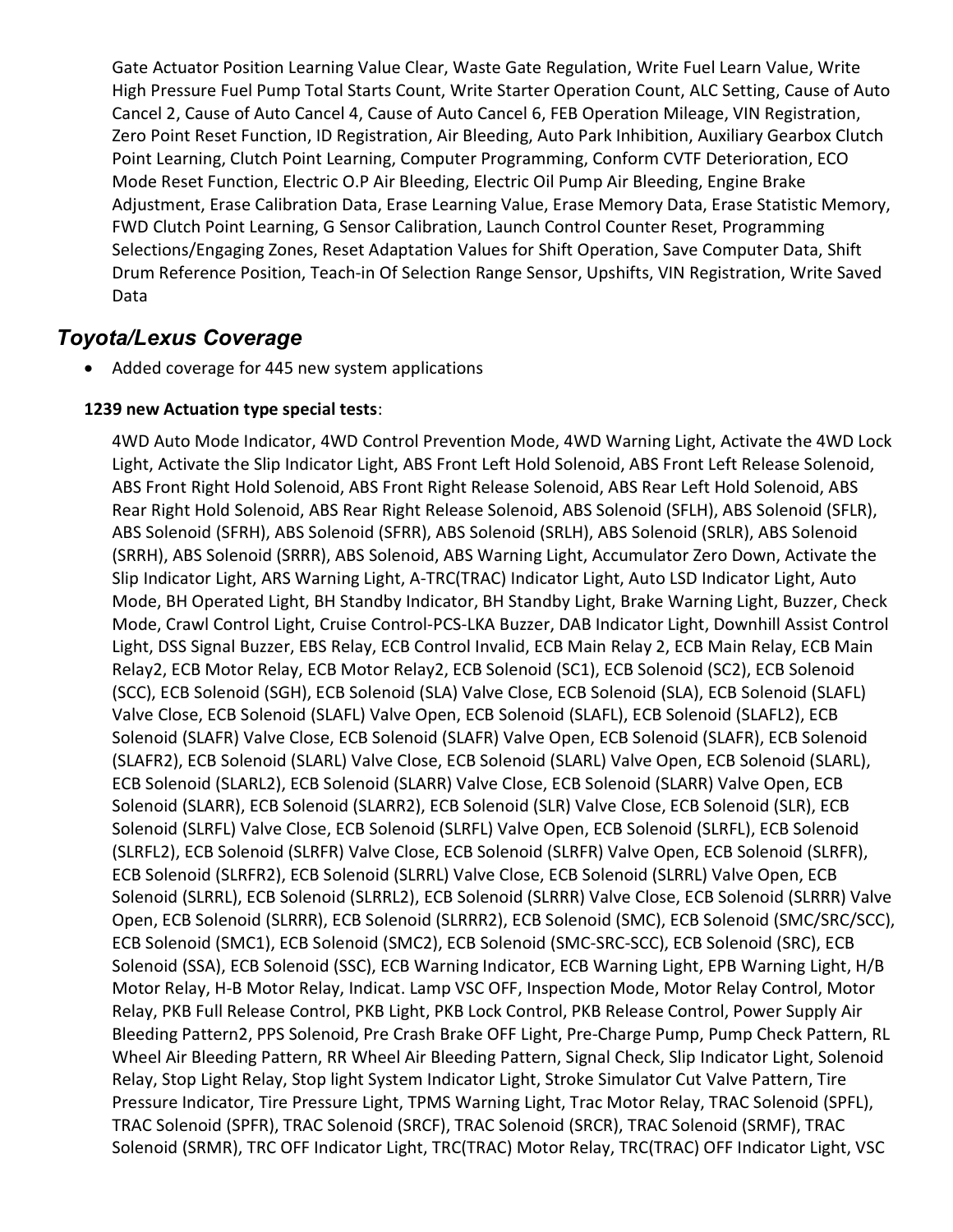OFF Indicator Light, VSC Warning Light, VSC/TRAC Off Indicator Light, VSC/TRAC Solenoid, VSC/TRC Solenoid (SMF), VSC/TRC Solenoid (SMR), VSC/TRC Solenoid (SPFL), VSC/TRC Solenoid (SPFR), VSC/TRC Solenoid (SRCF), VSC/TRC Solenoid (SRCR), VSC/TRC Solenoid (SRMF), VSC/TRC Solenoid (SRMR), VSC-TRAC Off Indicator Light, VSC-TRAC Solenoid (SMF), VSC-TRAC Solenoid (SMR), VSC-TRAC Solenoid (SPFL), VSC-TRAC Solenoid (SPFR), VSC-TRAC Solenoid (SRCF), VSC-TRAC Solenoid (SRCR), VSC-TRAC Solenoid (SRMF), VSC-TRAC Solenoid (SRMR), VSC-TRC(TRAC) Solenoid, Advice Display, AFS Alarm Display, AFS OFF Indicator, Auto High Beam Control Indicator, Auto High Beam Warning Indicator, Automatic High Beam Indicator, Automatic High Beam Operation, Clearance Light, Cornering Light, Cornering Light-Front Side Illuminate Light, Daytime Running Light, Drive Swivel Motor LH LEFT, Drive Swivel Motor LH, Drive Swivel Motor RH RIGHT, Drive Swivel Motor RH, Drive The Leveling Motor, Extra High Beam, Front Fog Light, Headlight Cleaner, Headlight High Beam, Headlight Indicator, Headlight Leveling Indicator, Headlight Low Beam, High Beam Indicator, High Beam LH, High Beam RH, Indicate AFS OFF Lamp, Left High Beam, Left Turn Signal Light, Right High Beam, Right Turn Signal Light, Variable Shade Beam LH, Variable Shade Beam LH/RH, Variable Shade Beam LH-RH, Variable Shade Beam RH, Clearance Light, Cornering Light-Front Side Illuminate Light, Daytime Running Light, Headlight Cleaner, Headlight High Beam, Headlight Low Beam, A/M Servo Pulse(FR D), A/M Servo Pulse(FR P), A/O Servo Pulse(FR D), A/O Servo Pulse(FR P), A/O Servo Pulse(Rr D), A/O Servo Pulse(Rr P), Activate the Air Inlet Damper Target Pulse, Activate the Electric Heater1 Relay, Activate the Electric Heater2 Relay, Activate the Electric Heater3 Relay, Activate the Mirror Heater Relay, Activate the Rear AC Magnet Valve, Activate The Water Pump, Air Inlet Damper (Rear), Air Inlet, Air Mix Damper (Driver Side), Air Mix Damper (Passenger Side), Air Mix Damper (Rear), Air Mix Servo Targ Pulse(D), Air Mix Servo Targ Pulse(P), Air Mix Servomotor Pulse D Side, Air Outlet (Front), Air Outlet (Rear), Air Outlet Damper (Driver Side), Air Outlet Damper (Passenger Side), Air Outlet Damper (Rear), Air Outlet DEF, Air Outlet Rear FOOT (Driver Side), Air Outlet Rear FOOT (Passenger Side), Air Outlet Servometer Pulse (D), Air Purifier Mode, Air Purifier(Ion), Assist Fan, Batt Cool Down Servo Targ Pls, Battery Magnetic Valve, Blower Motor, Compressor Target Speed, Cool A/M Servo Pulse(D), Cool A/M Servo Pulse(P), Cool Air Bypass Damper (Driver Side), Cool Air Bypass Damper (Passenger Side), Cool Air Bypass Pls(P), Cool Air Bypass Pulse, Cooling Electric Expansion Valve, DEF A/O Servo Pulse(D), Defogger Relay Rear, Dehumidification Magnetic Valve, Deicer Relay Front, Diffuse Pulse(R), Electric Heater1, Electric Heater2, Electric Heater3, Electric Water Heater, Electrical Fan, Emission Pulse(R), Evaporator Magnetic Valve, Face A/O Servo Pulse(D), Face A/O Servo Pulse(P), Foot A/O Servo Pulse(D), Foot A/O Servo Pulse(P), Front Left Seat Blower, Front Left Seat Heater, Front Right Seat Blower, Front Right Seat Heater, Heat Exchange Shut Valve, Heater Valve, Heating Electric Expansion Valve, Heating Three-way Valve, High Pressure Magnetic Valve, High Voltage Electric Heater, Hot A/M Servo Pulse(D), Hot A/M Servo Pulse(P), HWD Relay, Ion Generator, Low Pressure Magnetic Valve, Lower Air Mix (Driver Side), Lower Air Mix (Passenger Side), M/H Bypass Cool Servo Pls, M/H Bypass Hot Servo Pls, Magnetic Clutch Relay, Magnetic Valve Operation, Middle Pressure Magnetic Valve, Mirror Heater Relay, Oxygen Drive, Rear A/M Servo Pulse(P), Rear A-C Mag Valve, Rear Air Mix Servo Target Pulse, Rear Blower Motor, Rear Left Seat Blower, Rear Left Seat Heater, Rear Right Seat Blower, Rear Right Seat Heater, Refrigerant Gas Volume Check, Seat Heater Active Level, Steering Heater, Upper Air Mix (Driver Side), Upper Air Mix (Passenger Side), Viscous Heater, Water Pump, Accumulator Valve, Compressor Motor Relay, Damper Step FL (Electric Current), Damper Step FL, Damper Step FR (Electric Current), Damper Step FR, Damper Step RL (Electric Current), Damper Step RL, Damper Step RR (Electric Current), Damper Step RR, Exhaust Solenoid1, Exhaust Solenoid2, FL Gas Spring Switch Valve, FL Wheel Up/Down, Four-Wheel Damping Force Full Hard, Four-Wheel Damping Force Full Soft, FR Gas Spring Switch Valve, FR Wheel Up/Down, Front Gate Valve, Front Left Height Solenoid, Front Left Sole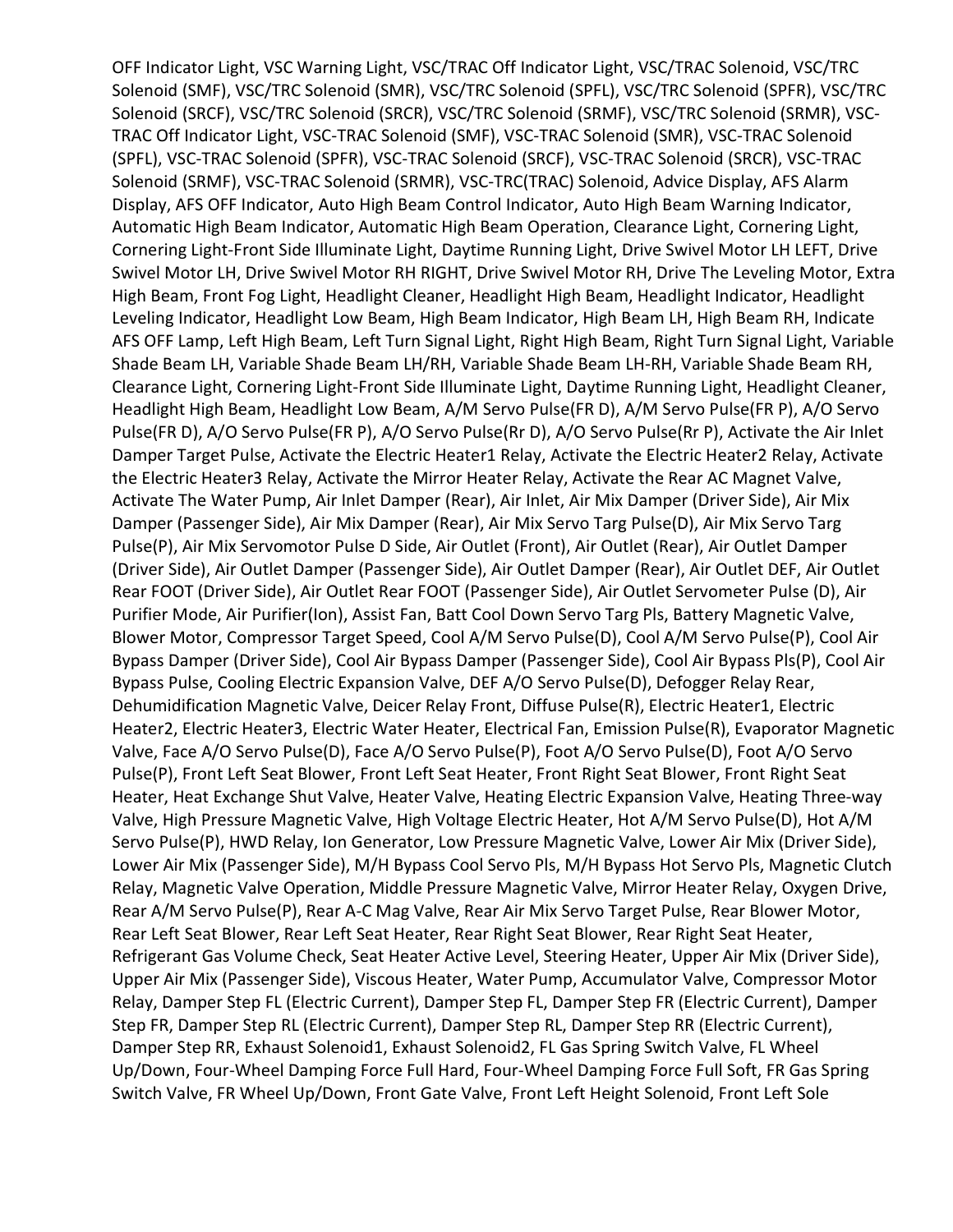# New Coverage – USA European

## Alfa Romeo Coverage

#### 2 new Adjustment type special tests:

Front Caliper Substitution, Rear Brake Disc Substitution (Continental)

#### 2 new Actuation type special tests:

TPMS Failure Lamp, Under Inflation Lamp

# Audi Coverage

Added coverage for 3894 new system applications

#### 3085 new special tests:

Lens Heater Control Value, Output Tests (03), System Adjustment Control Value, System Adjustment, System Identification, Theft Protection Control Value, Theft Protection, System Adjustment Control Value, Act Tst Precrash ICM Disp Text Ctrl ICM Disp Text, Act Tst Precrash Pretens Ctrl Tensioning Char, Act Tst Precrash Veh Conditioning Ctrl Veh Conditioning, Active Headrest Control Onoff, Actuator Test Crash Intensity 1, Actuator Test Crash Intensity 2, Actuator Test Crash Intensity 3, Actuator Test Crashsignal Control Crash Direction, Actuator Test Crashsignal Control Crash Intensity, Actuator Test Crashsignal Control Onoff, Actuator Test Highvoltage Disable Control Highvoltage Disable, Actuator Test Highvoltage Disable Control Onoff, Actuator Test Highvoltage Disable, Actuator Test Precrash ICM Display Text Control Onoff, Actuator Test Precrash ICM Display Text, Actuator Test Precrash Pretensioner Control Onoff, Actuator Test Precrash Pretensioner Control Side, Actuator Test Precrash Vehicle Conditioning Control Onoff, Actuator Test Precrash Vehicle Conditioning, Actuator Test USM Control Crash Severity, Actuator Test USM Control Onoff, Actuator Test USM Crash Type Front Driver, Actuator Test USM Crash Type Front Passenger, Actuator Test USM Crash Type Pedestrian Protection, Actuator Test USM Crash Type Rear Driver, Actuator Test USM Crash Type Rear Passenger, Actuator Test USM Crash Type Rollover, Actuator Test USM Crash Type Side Driver, Actuator Test USM Crash Type Side Passenger, Airbag Crash Signal Rest Of World, Airbag Indicator Light Off, Crash Signal, Ds Belt Buckle Illumination, Error Lamp, Error Text Output, ESP-Data (Brake), ESP-Data (Variants), Front-Passenger Airbag Indicator Lamp (off), Left Side 2nd Row Actuator Test Precrash Pretensioner, Left Side Actuator Test Precrash Pretensioner, Output Tests (03), Passenger Airbag Off Display, Passenger-Airbag-Off Display Control Onoff, PODS Serial Number, Ps Belt Buckle Illumination, PWM Signal Belt, Rear Centre Belt Catch Lighting, Rear Left Belt Catch Lighting, Rear Right Belt Catch Lighting, Right Side 2nd Row Actuator Test Precrash Pretensioner, Right Side Actuator Test Precrash Pretensioner, Rolloverbars Control Onoff, Rolloverbars, Theft Protection Control Option, Theft Protection, Vehicle Conditioning, Warning Message, Antenna Pow Adjustment Loop Test VW Common Ctrl State Sig Path, Antenna Power Adjustment Loop Test VW Common Control State 1, Antenna Power Adjustment Loop Test VW Common Control State 2, Antn Pow Adjustment Loop Test VW Common Ctrl State Trans Power, Transmission Power Test VW Common Control State 1, Transmission Power Test VW Common Control State 2, Transmission Power Test VW Common Control State 3, Transmission Power Test VW Common Control State Signal Path, Transmission Power Test VW Common Control State, Transmission Power Test VW Common Ctrl State Transmission Power, Assembly Mountings Actuators, Buzz Test Control Value, Buzz Test, Engine Mount 1 Control Value, Engine Mount 1, Engine Mount 2 Control Value, Engine Mount 2, Send Current Map, Send Reference Map, Acoustics, Boost Pressure, Oil Temperature, Segment Test, Stopwatch, Auxiliary Heater Fuel Supply, Circulation Pump, Combustion Air Blower, Combustion Blower Test Control Value On Off, Combustion-Air Blower, Coolant Circulation Pump Control Value On Off, Coolant Pump Switching Valve, Coolant Shut-Off Valve Control Value On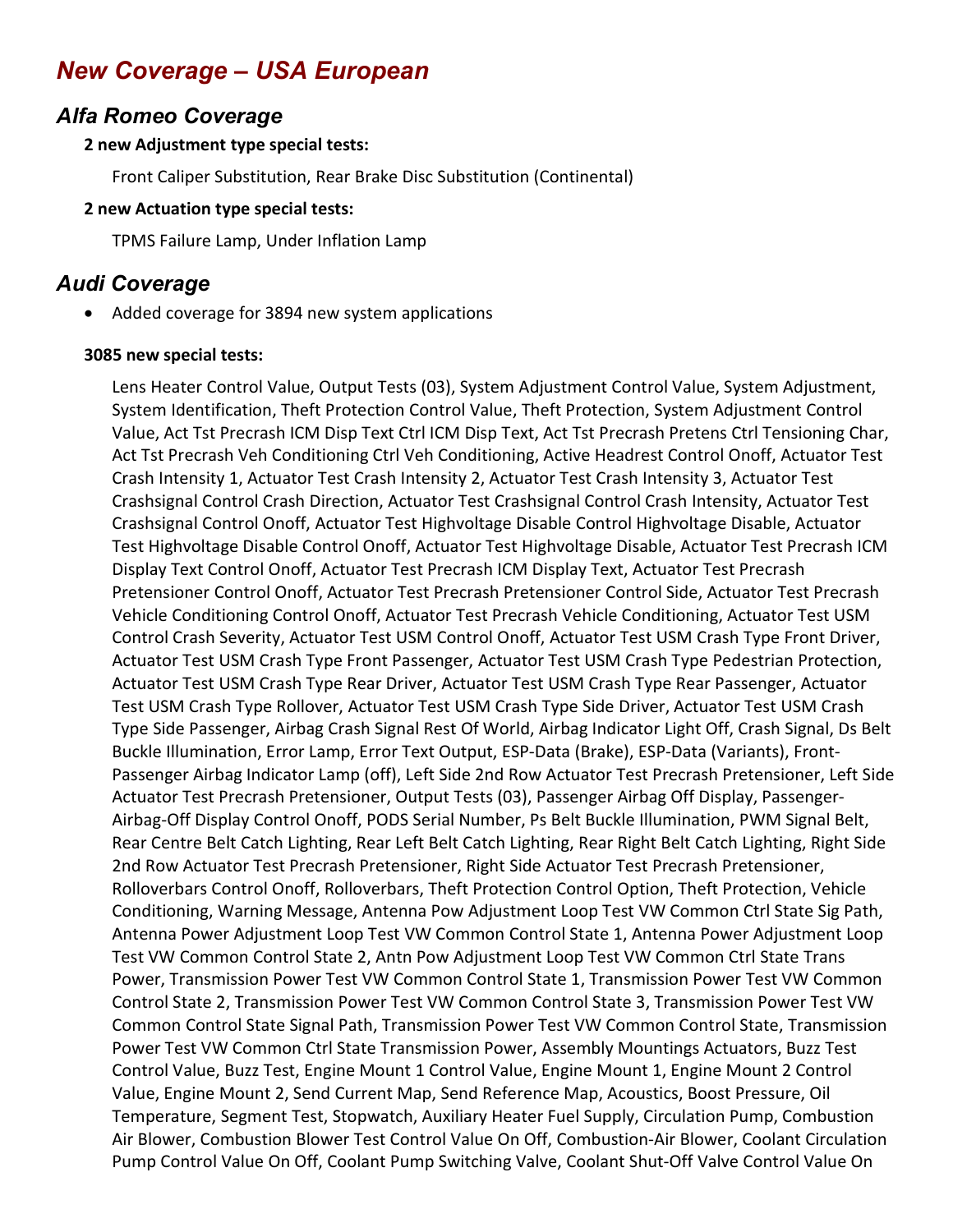Off, Dosing Pump Test Control Value On Off, Dosing/Metering Pump, Flame Monitor/glow Element Unit, Fresh Air Blower Activation, Fuel Heating Element Actuation Test Control Value On Off, Fuel Metering Pump, Fuel Pre-Heating Heater, Fuel Pump Relay Control Test Control Value On Off, Glow-Plug with Flame Monitoring, Heater Engine Coolant Blocking Valve, Heater Glow Plug Test Control Value On Off, Output Tests (03), Recirculating Pump, System function test, Clutch 2 For All Wheel Drive, Clutch Valve 2 For Four-Wheel Drive, Clutch Valve For Four-Wheel Drive, Fill Pressure Lines, Front Axle Torque Request, Haldex Trans Act Ctrl Val Haldex Trans Act, Lck Elec Act Ctrl Val Haldex Trans Act, Output Tests (03), Pressure Test, Pump For All Wheel Drive Electronic Valve 1, Pump For All Wheel Drive Electronic Valve 2, Pump For All Wheel Drive Electronic Voltage Value, System Identification, Torque Demand Left Level 1, Torque Demand Left Level 2, Torque Demand Left Level 3, Torque Demand Right Level 1, Torque Demand Right Level 2, Torque Demand Right Level 3, Actuate Charging Connection 1, Actuate Charging Connection 2, Battery Charging Button Indicator Light Control Value, Battery Charging Button Indicator Light, Charge Flap Lock A Control Value Flap Locking, Charge Indicator Lamp 1, Charge Indicator Lamp 2, Charging Con A Ind Lights Tst VW Com Ctrl St, Charging Con A Lck Tst Ctrl Val Con Lck, Charging Con B Ind Lights Tst VW Com Ctrl St, Charging Con B Lck Tst Ctrl Val Con Lck, Charging Connector A Indicator Lights Test Control Value LED, Charging Connector A Locking Test, Charging Connector B Indicator Lights Test Control Value LED, Charging Connector B Locking Test, Control Lamp Button Load Profile, Hv Batt. Charge Warning Lamp, Hv Batt.immediate Charging Button, Hv Charging Cable Indicator Lamp, Reset Hv Charge Cable Mating Cyc.,Charge Flap Lock A Control Value Connector Locking, Charge Flap Lock B Control Value Connector Locking, Charging Con A Ind Lights Tst Ctrl Val Con Lck, Charging Con A Lck Tst Ctrl Val Con Lck, Charging Con B Ind Lights Tst Ctrl Val Con Lck, Charging Con B Lck Tst Ctrl Val Con Lck, Charging Connector A Ind Lights Test Ctrl Val Connector Locking, Charging Connector A Indicator Lights Test Control Value LED, Charging Connector A Locking Test Ctrl Value Connector Locking, Charging Connector B Ind Lights Test Ctrl Val Connector Locking, Charging Connector B Indicator Lights Test Control Value LED, Charging Connector B Locking Test Ctrl Value Connector Locking, HV Battery Charge/discharge Current, LKL1 Actuator Diagnosis Control Value LED, LKL2 Actuator Diagnosis Control Value LED, Push Button Leds Control Value, RGB1 LKL1 Actuator Diagnosis Control Value LED, RGB1 LKL2 Actuator Diagnosis Control Value LED, RGB2 LKL1 Actuator Diagnosis Control Value LED, RGB2 LKL2 Actuator Diagnosis Control Value LED, Airflow Vlv Ctrl Hyb Batterie Airflow Vlv Tar Pos, Coolant Pump Control HV Batterie Pump Duty, Cooling Valve 1 Hi Voltage Battery Cooling Valve1 Tar Position, Cooling Valve 1 Hybrid Batterie Cooling Valve1 Target Position, Cooling Valve 2 Hybrid Batterie Cooling Valve2 Target Position, Cooling Valve1 Hybrid Batterie Cooling Valve1 Target Position, Cooling Valve2 Hybrid Batterie Cooling Valve2 Target Position, Cooling Vlv 1 Hi V Bat Cooling Valve1 Tar Pos, Hv Batt.: Sv 1 Coolg.sys.opening, Hv Batt.: Sv

### BMW/Mini Coverage

Added coverage for 1251 new system applications

#### 361 new special tests:

Composition of High-volt Battery Unit: Read\_Out Serial Number, Control unit re-start, ECU Reset, Heating and AC Functions: Drain/Fill the Refrigerant Circuit, High-voltage Battery:Read-Out History of Last Charg Procedure, HV Battery Charge, HV Battery Control Unit Initialization, Reset Control Unit, Transportability High-voltage Battery Unit: Electric Assessment, Activate Parking Brake After Pad Replacement, Activate/Stop/Status DSC Bleeding(HL), Activate/Stop/Status DSC Bleeding(HR), Activate/Stop/Status DSC Bleeding(Prepare), Activate/Stop/Status DSC Bleeding(VL), Activate/Stop/Status DSC Bleeding(VR), Bleed, Bleeding Routine Left HA DX, Bleeding Routine Left LI DX, Bleeding Routine Right RE DX, Bleeding Routine Right VA DX, Brake Bleed Procedure, Brake Fluid Flush Reminder (CBS) Reset, Brake Pedal Pos. Sensor Zero Pos. Compensat., Clears the internal error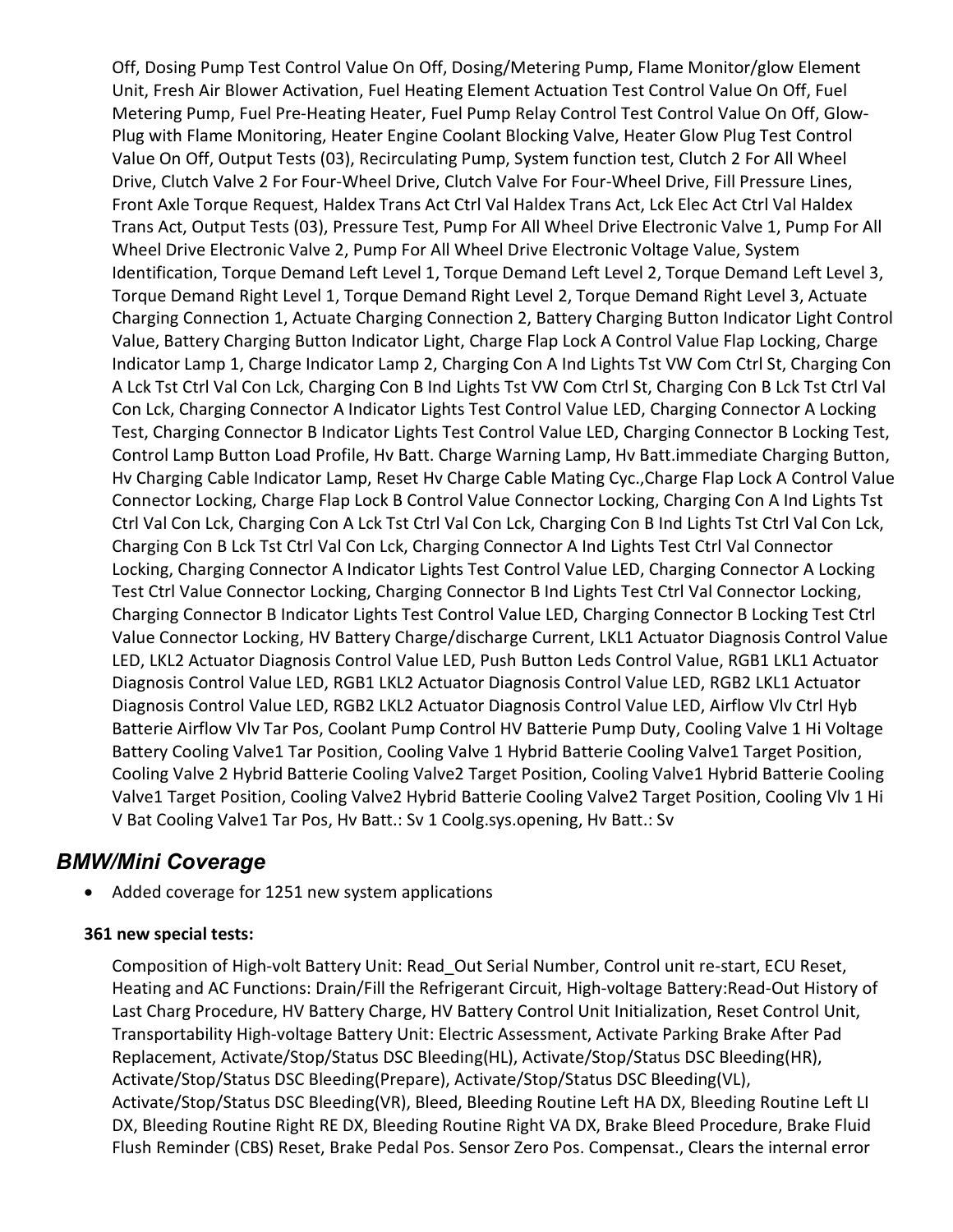memory of the sensor cluster, Commissioning Electric Parking Brake, Connection Brake Lines, Deactivate Parking Brake For Pad Replacement, Driving Dynamics Sensor Adjustment, DSC Brake Bleed Procedure, DSC Sensor Adjustment, ECU Reset, EPS: Steering Start-Up, Front Brake Pad Wear Indicator Reset, Initialise puncture indicator, Lateral Acceleration Sensor, Longitudinal Acceleration Sensor Adjustment, Null Balancing, Steering Wheel Angle Sensor, Perform Control-module Reset, Pressure Sensors, RDC Initialization, Rear Brake Pad Wear Indicator Reset, Reset puncture indicator, Sensor Unit Zero Position Compensation, Steering Angle Sensor Adjustment, Steering Angle Sensor Calibration, Steering Angle Sensor Centering, TPMS/RDC - Reset Production Mode, Valve current adapting, Variant Encoding, Vent Brakes, ECU Reset, Bleed, Brake Fluid Flush Reminder (CBS) Reset, Commissioning Electric Parking Brake, Deactivate Parking Brake For Pad Replacement, Driving Dynamics Sensor Adjustment, Front Brake Pad Wear Indicator Reset, Rear Brake Pad Wear Indicator Reset, A/C compressor run-in protection, AC Compressor Cutoff, Adaptation (10) / Long Adaptation (0A), Adapting Of Control Motors, Air Distribution Flaps, Bottom, Air Distribution Flaps, Middle, Air Distribution Flaps, Top, Air Mix Flap Initialization, Alarm Horn Adjustment, Assistance Driving Light Activation/Deactivation Delay, Audible Locking Confirmation, Audible Unlocking Confirmation, Auto. setting air damper control motors, Auto-Lock, Automatic Air Conditioning LEDs, Auto-Unlock, Basic Setting, Basic Settings (04), Blower Activation 80%, Calibrate Stepper Motors, Calibration Run of the Flap Motors, Cancel System Tests, Centre Console Control Panel LEDs, Comfort Operation (via Remote Control), Comfort Turn Signals (Cycles), Coming Home Activation Time, Controller Coding (07), Decrease Blower Output, Defrost Flaps 50%, Defrosting, Factory Mode, Footwell Lighting Dimming (With Open Door), Footwell Lighting Dimming (with Terminal 58d), Fresh/Circulating Air Flap 50%, Headlight Washer Activation Delay, HVAC: Installation Position of Flap Motors, Inclination Sensor Sensitivity, Increase Blower Output, Interior Monitoring Sensitivity, Learned Values Reset, Leaving Home Time, LIN-bus Reset, Log-in(11) Adaptation(10), Log-in(11), Controller Coding(07), Log-in(11) or Coding II(11), Microfilter Reset, Move to fitting position, Newly Address The Air Distribution Flap Motors, Perform Control-module Reset, Rear Stratification Flap 50%, Rear Window Outside Mirror Heater Activation Time, Remote Control Adaptation, Replace refrigerant, Reset Auxiliary Heater Start Inhibit, Reset Cooling Media Compressor Gen. 2.0, Right Air Mix Flap 50%, Selective (Single) Door Locking, Start Auto-address for Flap Motors, Unlock Independent/Aux Heater, Ventilation Flaps 50%, Visual Comfort Operating/Closing Confirmation, Visual Locking Confirmation, Charge air suspension struts, Drain air spring struts, Airbag Configuration, Perform Control-module Reset, Read airbag igniter circuits status, Resistances of airbag igniter circuits, Seat Occupancy Detection, Front Passenger, Microphone Sensitivity Adjustment, Activate/Deactivate Transportation Mode, Button Illumination, Slide/Tilt Sunroof Initialization, A/C compressor run-in protection, Adaptation (10) / Long Adaptation (0A), Air Mix Flap Initialization, Alarm Horn Adjustment, Assistance Driving Light Activation/Deactivation Delay, Auto. setting air damper control motors, Auto-Lock, Auto-Unlock, Calibrate Stepper Motors, Calibration Run of the Flap Motors, Comfort Operation (via Remote Control), Comfort Turn Signals (Cycles), Coming Home Activation Time, Factory Mode, Headlight Washer Activation Delay, HVAC: Installation Position of Flap Motors, Inclination Sensor Sensitivity, Interior Monitoring Sensitivity, Learned Values Reset, Leaving Home Time, LIN-bus Reset, Log-in(11) Adaptation(10), Log-in(11) Log-in(11) Controller Coding(07), Log-in(11) or Coding II(11), Move to fitting position, Newly Address The Air Distribution Flap Motors, Perform Control-module Reset, Rear Window Outside Mirror Heater Activation Time, Remote Control Adaptation, Replace refrigerant, Reset Auxiliary Heater Start Inhibit, Reset Cooling Media Compressor Gen. 2.0, Selective (Single) Door Locking, Start Auto-address for Flap Motors, Initialization of Soft Top, Valvetronic Limit Position Learning Mode, Classic Memory Reset, Coding Data Reset Control, ECU Reset, Perform Control-module Reset, Reset Steering Angle Calibration, Reset transfer case oil wear data, Transfer Box - Calibration, Transfer Box - Replace Control Unit, Transfer Box (VTG): Replace Control Unit, Transfer Box Oil Change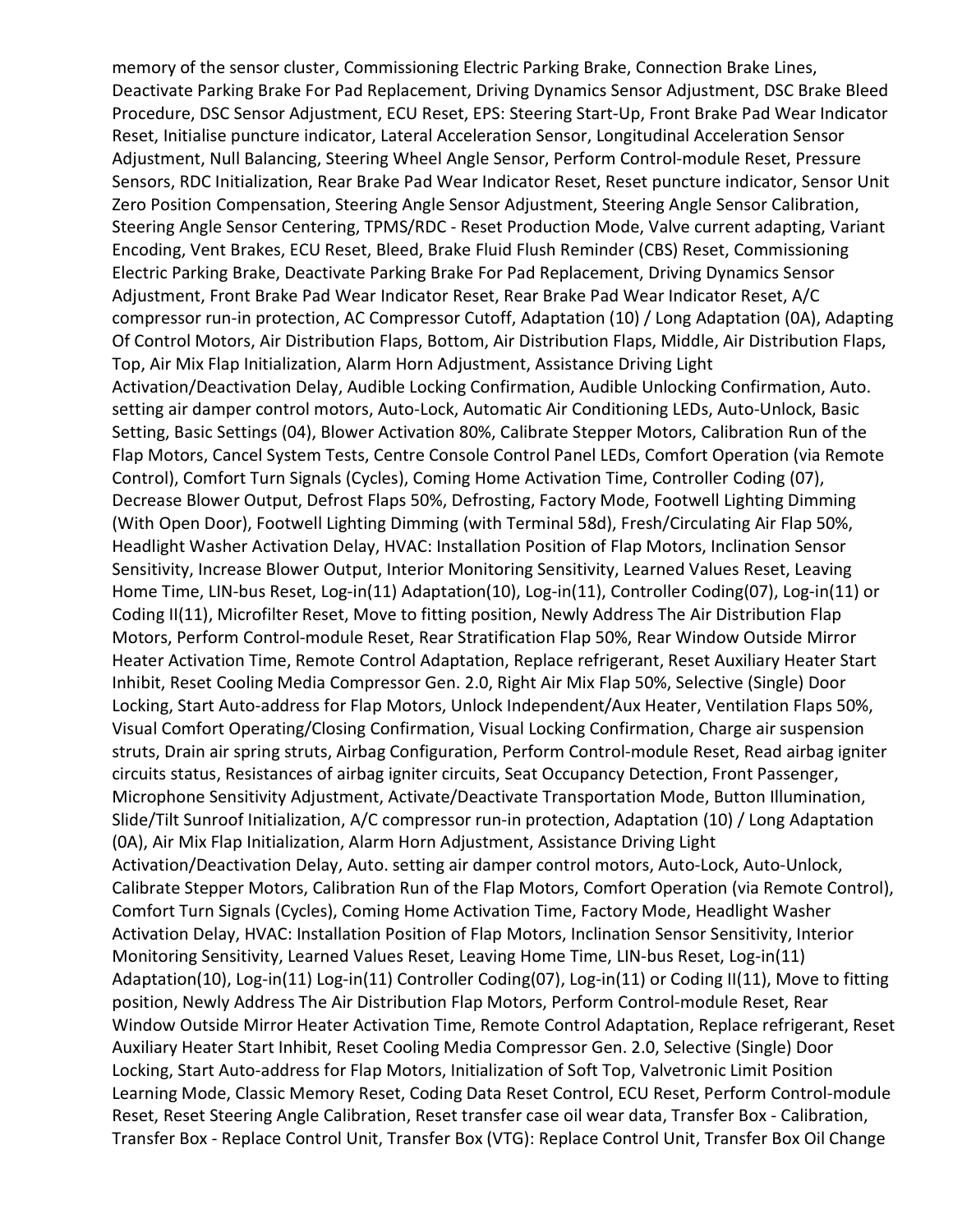# Fiat Coverage

### 2 new Adjustment type special tests:

Front Caliper Substitution, Rear Brake Disc Substitution (Continental)

### 2 new Actuation type special tests:

TPMS Failure Lamp, Under Inflation Lamp

# Jaguar Coverage

• Added coverage for 22 new system applications

### 5 new special tests:

Auto Hi Beam On-Of Stat -Electrochromatic Mir O-P Dark, Auto High Beam On-Off Status -Automatic High Beam Requested, Automatic High Beam On-Off Status -Reverse Inhibit Active, Self Test - Camera System, Self Test - CEM System

# Land Rover Coverage

Added coverage for 165 new system applications

### 5 new special tests:

Auto Hi Beam On-Of Stat -Electrochromatic Mir O-P Dark, Auto High Beam On-Off Status -Automatic High Beam Requested, Automatic High Beam On-Off Status -Reverse Inhibit Active, Self Test - Camera System, Self Test - CEM System

## Mercedes Benz Coverage

### 191 new special tests:

Activate The Function 'Tire Pressure Loss Warning', Brake Pad Replacement Step 1 (Release), Brake Pad Replacement Step 2 (Close), Calibration Of Acceleration Sensor, Calibration Of Component 'Electric Parking Brake', Calibration Of Component ESP Control Valves, Electronic Stability Program Calibration At Standstill, Reset Steering Wheel Angle Sensor Adaptation Values, Reset Tire Control Indicator (TCI), Sensor Unit Calibration, Sensor Unit Zero Position Compensation, Solenoid Valve Calibration, Special Function VIN, Teach-in The Component 'Electric Parking Brake', Level Calibration, Move To Calibrated Vehicle Level, Reset Compressor Actuation History, Reset Of Compressor Operating Time, Suspension Level Calibration, Adjustment Lag Time Audio Output, ECU Reset, Radio Presets AM, Radio Presets FM, Calibration Of Steering Angle Sensor, Deactivate Transportation Mode, High Voltage Component Lock Engagement, High-Voltage Component Lock Disengagement, Adapting Of Control Motors, Automatic Setting Air Damper Control Motors, Basic Setting, Breaking-In Of Refrigerant Compressor, Customer Request, Front Control Motor Basic Settings, Normalization of actuator motors, Refrigerant Compressor Run-In, Reset Adaption To Factory Setting, Special Settings, Teach-In Of Actuator Motors After Actuator Motor Replacement, Teach-In Of Actuator Motors, Transfer Of Manufacturer Default Settings, Workshop Code, Adapt/Matching After ECU Replacement, Adaptation/ Matching After Control Unit Replacement, Reset Adaption Value, Reinitialize the Active Service System (ASSYST), Reset Of Function 'Ring memory', Reset Vacuum Pump Actuation Counter, Control Module Reset, Normalization Of Power Window, Control unit re-start, Deactivation of Production Mode, Control unit re-start, Start Control Unit Reset, Normalization, Correction Programming of Ignition, Enabling Of Engine Start After Crash Event, Enrich In Case Of Poor Fuel Quality, Enriching The Fuel-Air Mixture By 10%, Enriching The Fuel-Air Mixture By 23%, Fuel Mixture Adjustment, Increase Idle Speed With Range Engaged, Increase Idling Speed, Initialization After Crash, Injector Quantity Adjustment, Mixture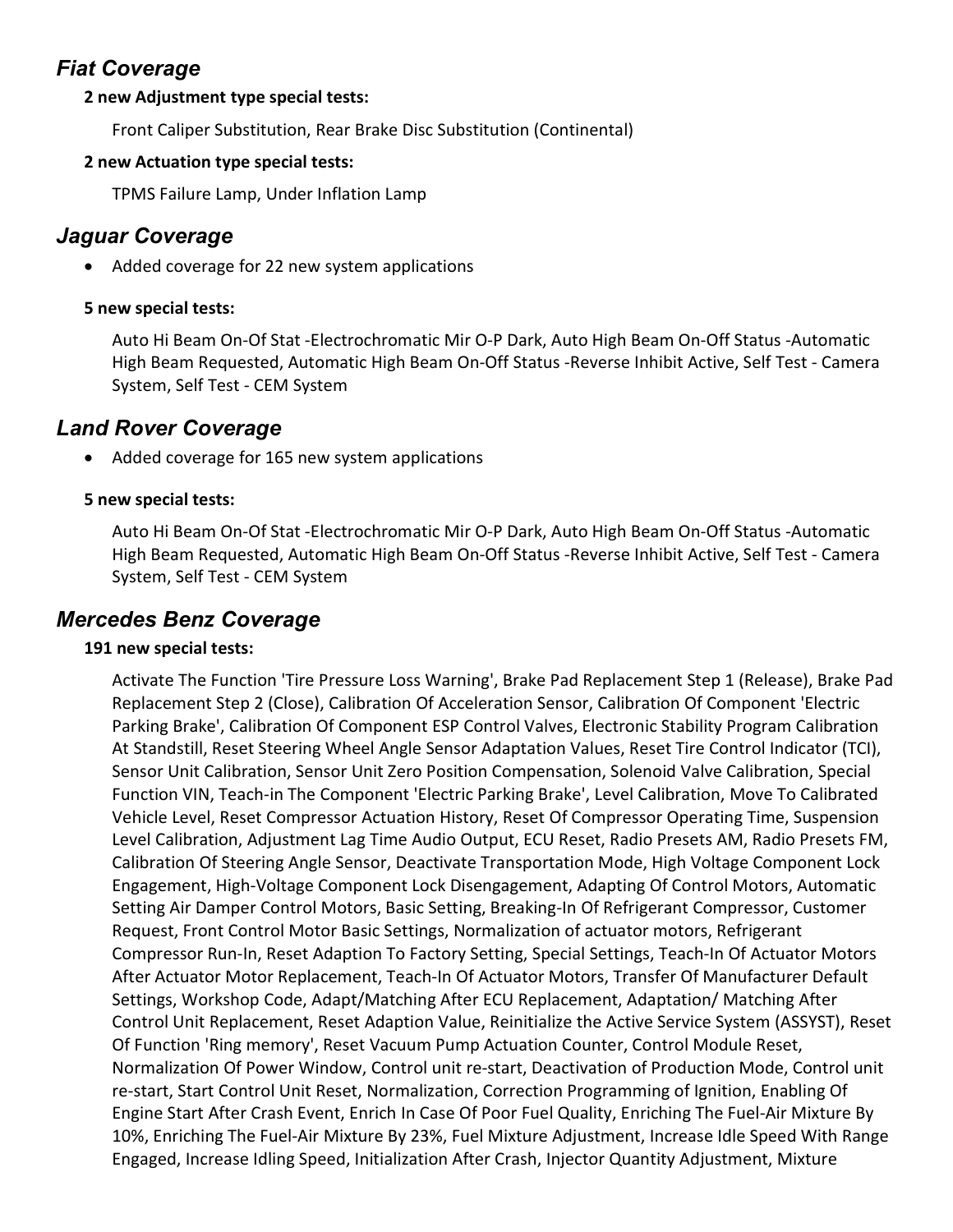Adaptation, Octane number adjustment 89 RON, Octane number adjustment 91 RON, Octane number adjustment 93 RON, Octane number adjustment 95 RON, Reduce Idling Speed With Range Engaged, Reduce Idling Speed, Regeneration of the Diesel Particulate Filter (DPF), Reset Adaptation Parameters, Reset Adaption To Factory Setting, Reset After Replacing Engine, Reset Fuel Adaptation Parameters, Reset Idle Speed in Gear, Reset Idling Speed To Factory Setting, Reset Injector Lift Compensation, Reset Of Mixture Adaptation Values, Resetting Adaptation Values, Resetting Reading Of Frequency Counter For Ethanol, Rotor Sensor Adaptation (Crank Learn), Status Of Teach In Processes, Teach In Of Positions For Camshafts, Teach In Of Throttle Valve Stop, Teach In Sensor Rotor Adaptation, Teach-in Process After Replacing The Combustion Engine, Teaching In the Ethanol Proportion In The Fuel, Throttle Valve Adaption, Adapt/Matching After ECU Replacement, Entry Of Manufacture Date Of Headlamp, Headlamp Range Adjustment, Operating Hrs Ctr Reset-Parking,Standing,Daytime Running Lights, Reset Operating Hours Counters Of LF Headlamp Unit, Reset Operating Hours of Front Fan Motor 1, Reset Operating Hours of Front Headlight, Reset Operating Hours Of Left Front Lamp Unit Fan Motor 2, Resetting Of Assignment Of Control Unit To Vehicle Side, Resetting The Operating Hours Counter Of Left Xenon Headlamp, Resetting The Operating Hours Counter Of Right Xenon Headlamp, Store Vehicle Reference Level, Zero Position Adjustment, Entry Of Manufacture Date Of Headlamp, Headlamp Range Adjustment, Operating Hrs Ctr Reset-Parking,Standing,Daytime Running Lights, Reset Operated Hour Counter Headlamp, Reset Operating Hours of Front Fan Motor 1, Reset Operating Hours of Front Headlight, Resetting the Component (Right front lamp unit fan motor 2), Axle Sensor Zero Point Programming, Control Unit Run-On Time Adjustment, Assyst Plus Reinitialization, Clear Confirmed Overall Maintenance, Confirm Maintenance - 229.1 Oil, Confirm Maintenance - 229.3 Oil, Confirm Maintenance - 229.31 Oil, Confirm Maintenance - 229.5 Oil, Confirm Maintenance - 229.51 Oil, Confirm Maintenance - Standard Oil, Confirmation Of General Maintenance, Current Menu Settings, Date And Time, Oil Grade Factor, Reinitialize the Active Service System (ASSYST), Reset Adaption To Factory Setting, Reset General Maintenance, Reset Mistaken General Maintenance, Reset Of Function 'Ring memory', Resetting Of Service-Interval Display, Service Interval Display Reset, Service Interval Reset Faulty, Service Requirement, Total Maintenance Reset, Transfer Of Manufacturer Default Settings, Pairing Audio/Comand MBRACE (Internet Connection), Transmit VIN To Control Module 'Mbrace', Coding Reset, Initial Startup, Reset Learned Values, Reset of coding, Reset Steering Angle Offset Values, Variant Coding Reset, Anti-Pinch Protection Teach-in Process, Sun Roof Initialization, Battery Replacement, Confirmation Of Battery Change, SDR Clear History Get Position Start, Activate Showroom Mode, Reset Frequency Counter, Head Restraint Adjustment, Normalization, Adblue Circuit System Bleeding, Adblue Circuit System Drainage, Adblue Pump Initialization, Adblue Tank Level Sensor Calibration, Reset Adaptation Parameters, Teach-in After Replacement Of 'AdBlue® Metering Valve', Calibrate Control Unit ISM for Direct Select Module, Calibrate ECU (Intelligent Servo Module / DIRECT SELECT), Control Unit Calibration, Perform Calibration, Teach-in Of Drive Authorization System, DVC/DEC Microphone Calibration, Fan Initiate/Stop

## Volkswagen Coverage

### 2602 new special tests:

Adaptation (10) / Long Adaptation (0A), Basic Settings (04), Log-in(11) Adaptation(10), Log-in(11) Basic Settings(04), Log-in(11) or Coding II(11), Security Access(16) Basic Settings (04), Activate/Deactivate Roller Dynamometer Mode, Adaption After Adjustment, Basic Settings (04), Braking to Standstill, Collision Prevention 1 (Special Methods 1), Collision Prevention 2 (Front-Assist), Hydraulic Brake Assistant (Special Methods 2), Locking for Coding/Flashing, Log-in(11) Adaptation(10), Log-in(11) Basic Settings(04), Log-in(11) or Coding II(11), Security Access (16) Adaptation (10) / Long Adaptation (0A), Security Access(16) Basic Settings (04), SWaP Function Crypt Data ID, SWaP Function Transfer Crypt Data, System Shut-off, Transfer Configuration, Variant Encoding, Activate/Deactivate Roller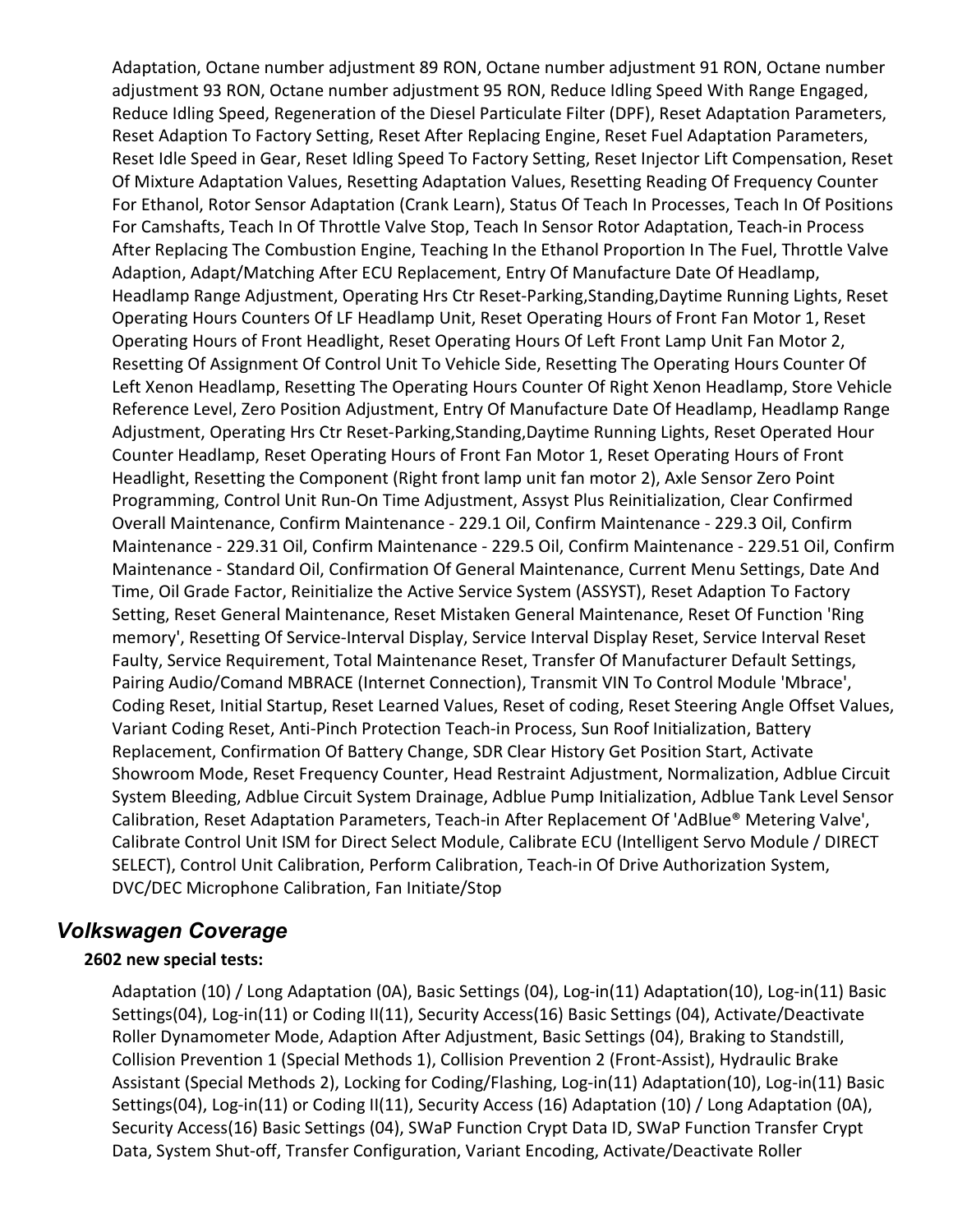Dynamometer Mode, Transfer Configuration, Airbag Control Unit: Reset Counter (roll-Over Protection Trigge, Airbag Control Unit: Roll-Over Protection Test, Basic Setting Seat Occupied Recognition, Basic Settings (04), Battery Separating Deactivation, Battery Separating Relay Deactivation, Calibration Data PreCrash 2, Calibration Data PreCrash, Component Protection (Vehicle Identification Number), ESP-Data (Brakes), ESP-Data (Powertrain), Front Driver Airbag Deactivation, Front Driver Belt Tensioner Deactivation, Front Driver Head Airbag Deactivation, Front Driver Side Airbag Deactivation, Front Passenger Airbag Deactivation, Front Passenger Airbag Shut-Off Switch Deactivation, Front Passenger Belt Tensioner Deactivation, Front Passenger Head Airbag Deactivation, Front Passenger Side Airbag Deactivation, Learned Values (Vehicle Data), Log-in(11) Adaptation(10), Log-in(11) Basic Settings(04), Log-in(11) or Coding II(11), Mounting Position Calibration SC, Null Balance Seat Occupied Recognition, Occupant Detect System, Passenger Seat Occupation Recognition Sensor Deactivation, PODS Rezero, PODS Serial Number Adjustment, Pretensioner Left Serial Number, Pretensioner Right Serial Number, Programming Data Pretensioner 2nd Row Left, Programming Data Pretensioner 2nd Row Right, Programming Data Pretensioner Left, Programming Data Pretensioner Right, Rear Center Belt Tensioner Deactivation, Rear Driver Belt Tensioner Deactivation, Rear Driver Side Airbag Deactivation, Rear Passenger Belt Tensioner Deactivation, Rear Passenger Side Airbag Deactivation, Reset Counter For Rollover-Bar-Deployment, Reset Rollover Trigger Counter, Roll-Over Bars Deactivation, Roll-Over Bars Trigger Counter Reset, Rollover Protection Test, Seat Occupant Recognition Basic Setting, Seat Occupied Recognition Control Module Basic Setting, Seat Occupied Recognition Reset, Seat Occupied Recognition, Security Access(16) Basic Settings (04), Transfer Configuration, Delay Timer Before ECU Goes Off, Delayed Accessory Power After Clamp 15 Off Com, Delayed Accessory Power After Clamp 15 Off Edge, Delayed Accessory Power After Clamp 15 Off, Direct Test Mode Input, Knockout Test Mode, Protection CAN Wakeup, Protection RH850 WakeUp, Reset of Adaption Values, Reset of Adjustment/Calibration Values, Transfer Configuration, Access EEPROM Value, Activation Of Bypassvalve Starting In Control Pause Threshold F, Additional Heater Glow Plug: Reset Adaptation Values, Additional Heating Lower Threshold Coolant Fluid Temp, Additional Heating Lower Threshold Outdoor Temp, Additional Heating Temp Threshold Big To Med, Additional Heating Temp Threshold Big To Power, Additional Heating Temp Threshold Low To Control Pause, Additional Heating Temp Threshold Low To Med, Additional Heating Temp Threshold Med To Big, Additional Heating Temp Threshold Med To Low, Additional Heating Temp Threshold Power To Big, Additional Heating Temp Threshold Start To Control Pause Or Add, Additional Heating Temp Threshold Start To Control Pause, Additional Heating Threshold For Start Delay Time, Additional Heating Upper Threshold Outdoor Temp, Addtional Heating Upper Threshold Coolant Fluid Temp, Adjustment Fuel Feed Pump On Low Fuel Level, Auxiliary Heating, Auxiliary Heating/Venting Aid, Auxiliary Heating/Venting Shut-OFF, Basic Settings (04), CO2 Setting, Combustion Air Blower CO2 Setup, Combustion Air Blower Setting (Low Speed), Confirmation Sound, Continuous Control Of Bypass Valve After Deactivation Of Heater, Deactivation Heating Setting, Delay Time For Undervoltage Detection Active Heater, Delay Time Threshold For Reset Of Running Information To Engine, Dosage Pump CO2 Volume Adjustment, EEPROM Address, Electronic Fuel Pump Threshold Amount Of Fuel In Chamber, Electronic Fuel Pump Threshold For Activation Time Active Heate, Electronic Fuel Pump Threshold For Activation Time Before Heati, Electronic Fuel Pump Threshold For Maximum Remaining Time Witho, Enable Control Unit, Factory Reset, Front Buzzer Frequency, Front Buzzer Volume, Fuel Level Threshold For Deactivation Electroic Fuel Pump, Fuel Line Filling Setting, Glowplug replacement, Heater Or Metering Pump Deactivation, Heater Start (Customer Service), Heater Unblock Setting, Heater Unlock, Heater Unlocking Setting, Heating For Production Setting, Heating for Service Setting, Insufficient Voltage Threshold, Insufficient Voltage Time Threshold, Learn Vehicle Identification Number (VIN), Line Filling Duration, Line Filling Enabling, Log-in(11) Adaptation(10), Log-in(11) Basic Settings(04), Log-in(11) or Coding II(11), Low Voltage Shut-Off, Matching The ECU To Fuel Type (Gasoline Or Diesel), Metering Pump Activation, Program Remote Control, Radio Sender Transfer Setting, Rear Buzzer Frequency, Rear